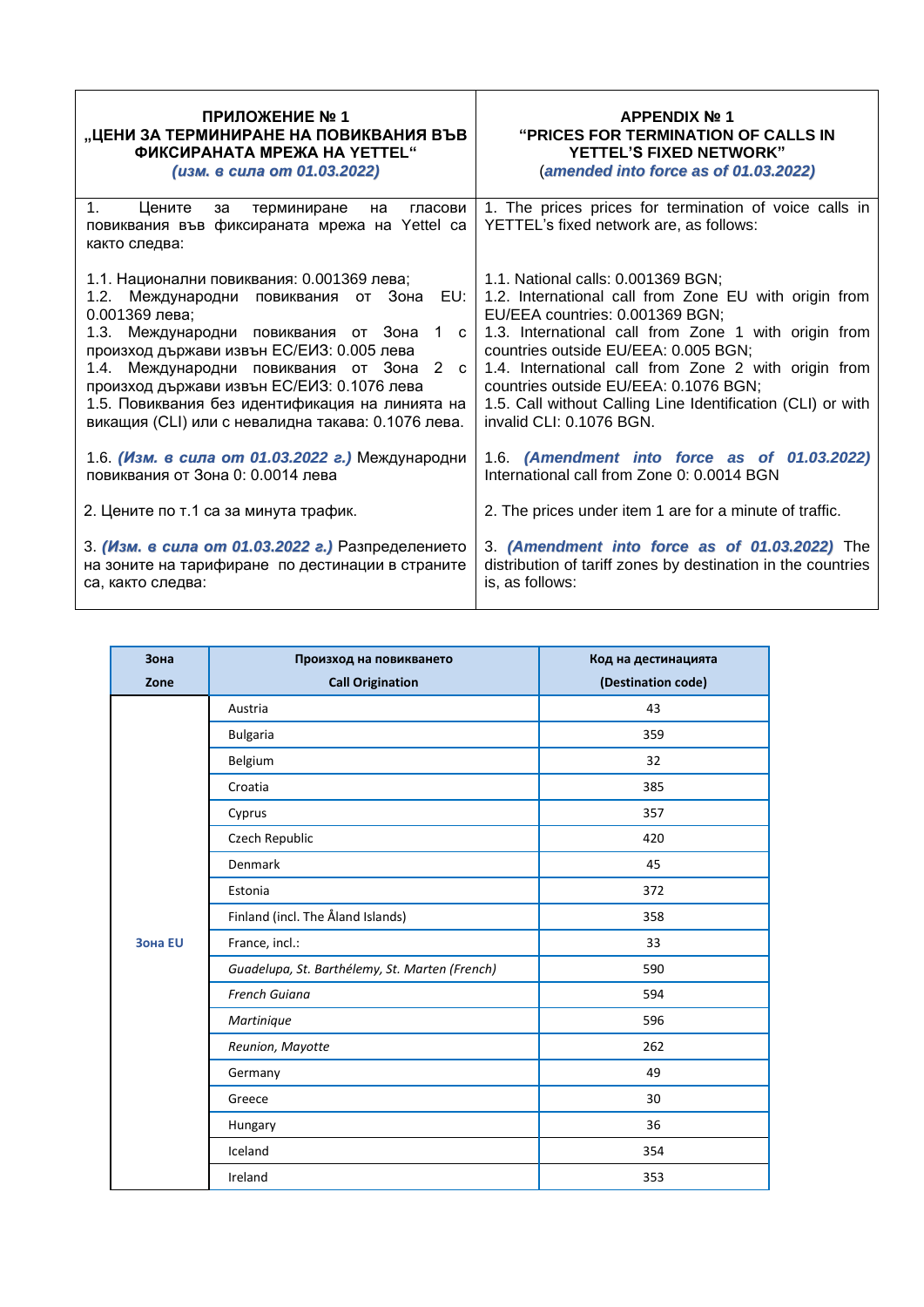| Italy                                                 | 39   |
|-------------------------------------------------------|------|
| Latvia                                                | 371  |
| Liechtenstein                                         | 423  |
| Lithuania                                             | 370  |
| Luxembourg                                            | 352  |
| Malta                                                 | 356  |
| Netherlands, incl.:                                   | 31   |
| St. Maarten (Dutch)                                   | 1721 |
| Norway                                                | 47   |
| Poland                                                | 48   |
| Portugal (incl. Azores and Balearic Islands, Madejra) | 351  |
| Romania                                               | 40   |
| Slovakia                                              | 421  |
| Slovenia                                              | 386  |
| Sweden                                                | 46   |
| Spain (incl. Cannary Islands)                         | 34   |

| Зона   | Произход на повикването | Код на дестинацията |
|--------|-------------------------|---------------------|
| Zone   | <b>Call Origination</b> | (Destination code)  |
| Зона 1 | USA and Canada          |                     |

| Зона          | Произход на повикването |                                    |
|---------------|-------------------------|------------------------------------|
| Zone          | <b>Call Origination</b> | Код на страната (Destination code) |
|               | Afghanistan             | 93                                 |
|               | Albania                 | 355                                |
|               | Algeria                 | 213                                |
|               | American Samoa          | 1684                               |
|               | American Virgin Islands | 1340                               |
|               | Andorra                 | 376                                |
|               | Angola                  | 244                                |
|               | Anguilla                | 1264                               |
| <b>Зона 2</b> | Antigua and Barbuda     | 1268                               |
|               | Argentina               | 54                                 |
|               | Armenia                 | 374                                |
|               | Aruba                   | 297                                |
|               | Ascension               | 247                                |
|               | Australia               | 61                                 |
|               | Azerbaijan              | 994                                |
|               | <b>Bahamas</b>          | 1242                               |
|               | Bahrain                 | 973                                |
|               | Bangladesh              | 880                                |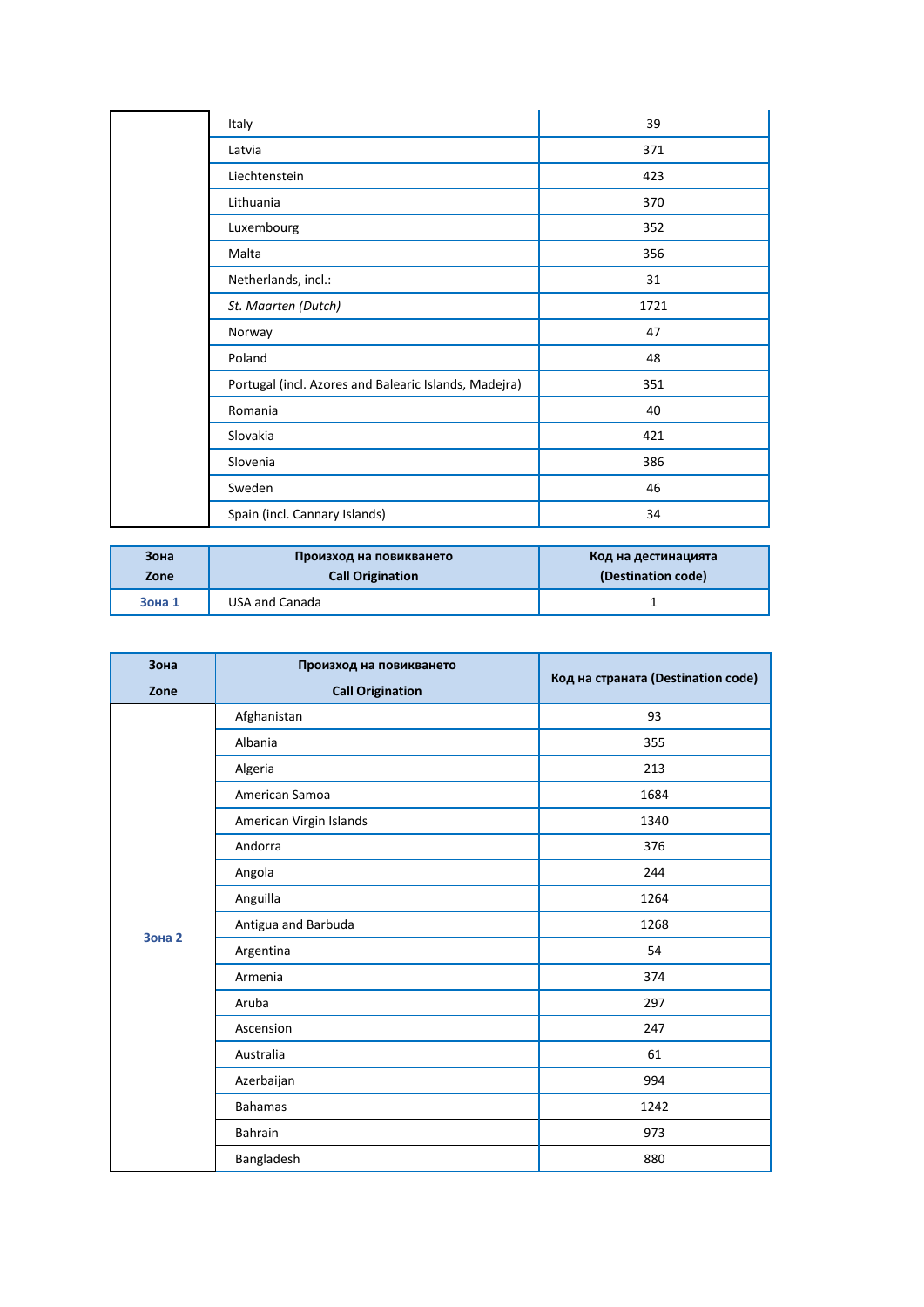|                                | Barbados                     | 1246 |
|--------------------------------|------------------------------|------|
|                                | <b>Belarus</b>               | 375  |
|                                | <b>Belize</b>                | 501  |
|                                | Benin                        | 229  |
|                                | Bermuda                      | 1441 |
|                                | Bhutan                       | 975  |
|                                | Bolivia                      | 591  |
|                                | Bosnia and Herzegovina       | 387  |
|                                | Botswana                     | 267  |
|                                | <b>Brazil</b>                | 55   |
|                                | British Virgin Islands       | 1284 |
|                                | Brunei Darussalam            | 673  |
|                                | Burkina Faso                 | 226  |
|                                | Burundi                      | 257  |
|                                | Cambodia                     | 855  |
|                                | Cameroon                     | 237  |
|                                | Canada NORTHWEST TERRITORIES | 1250 |
|                                | Canada NORTHWEST TERRITORIES | 1867 |
|                                | Cape Verde                   | 238  |
|                                | Cayman Islands               | 1345 |
|                                | Central African Rep.         | 236  |
|                                | Chad                         | 235  |
|                                | Chile                        | 56   |
|                                | China                        | 86   |
|                                | Colombia                     | 57   |
|                                | Comoros                      | 269  |
|                                | Congo                        | 242  |
|                                | Congo, Dem. Rep. of          | 243  |
| <b>Зона 2</b><br>(продължение) | Cook Islands                 | 682  |
|                                | Costa Rica                   | 506  |
|                                | Cuba                         | 53   |
|                                | Diego Garcia                 | 246  |
|                                | Djibouti                     | 253  |
|                                | Dominica-e                   | 1767 |
|                                | Dominican Republic.          | 1809 |
|                                | Dominican Republic.          | 1829 |
|                                | Dominican Republic.          | 1849 |
|                                | Ecuador                      | 593  |
|                                | Egypt                        | 20   |
|                                | El Salvador                  | 503  |
|                                | <b>Equatorial Guinea</b>     | 240  |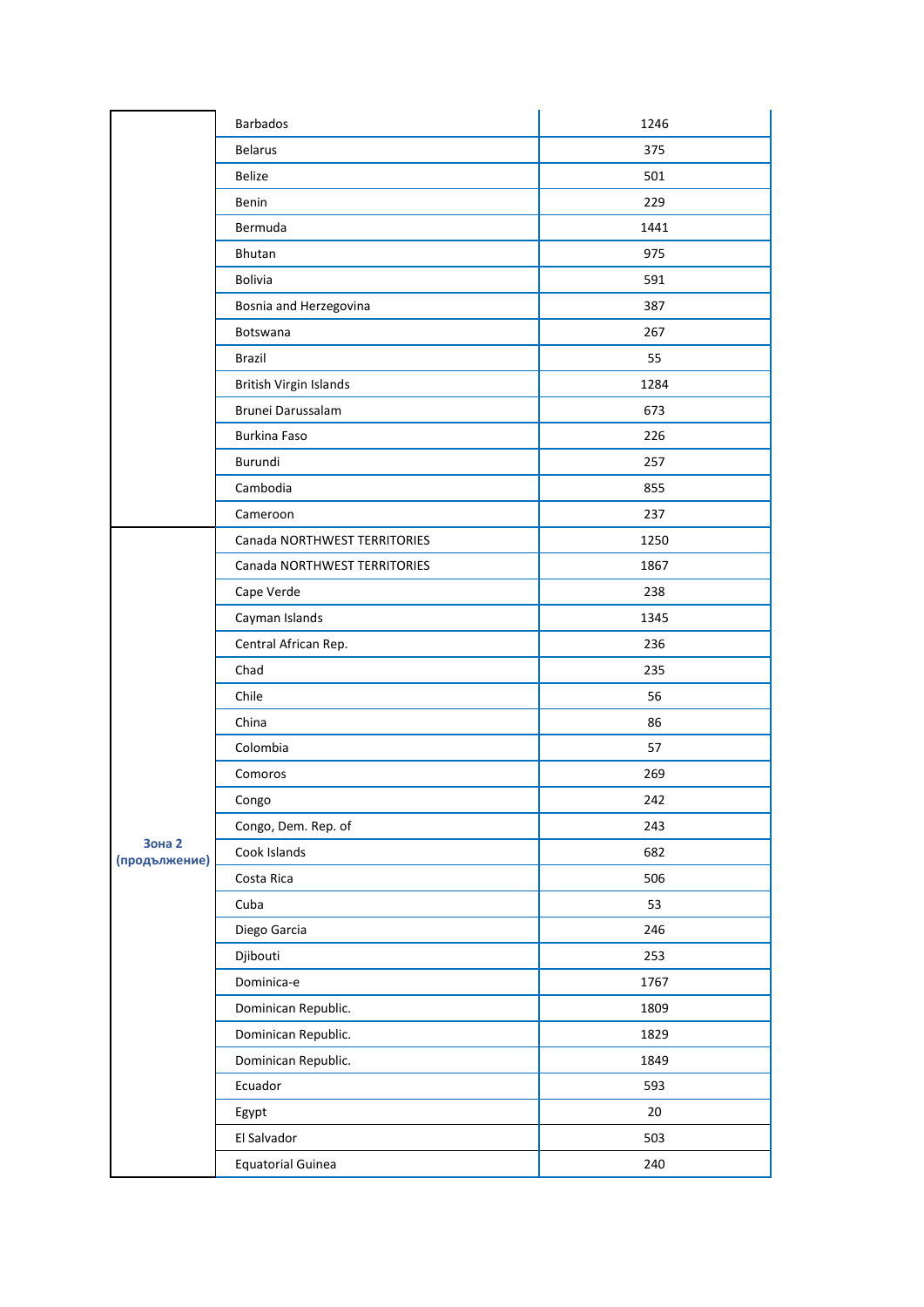|                         | Eritrea                         | 291                 |
|-------------------------|---------------------------------|---------------------|
|                         | Ethiopia                        | 251                 |
|                         | Falkland Islands (Malvinas)     | 500                 |
|                         | Faroe Islands                   | 298                 |
| Зона                    | Произход на повикването         | Код на дестинацията |
| Zone                    | <b>Call Origination</b>         | (Destination code)  |
|                         | Fiji                            | 679                 |
|                         | French Polynesia                | 689                 |
|                         | FYRO Macedonia                  | 389                 |
|                         | Gabon                           | 241                 |
|                         | Gambia                          | 220                 |
|                         | Georgia                         | 995                 |
|                         | Ghana                           | 233                 |
|                         | Gibraltar                       | 350                 |
|                         | Greenland                       | 299                 |
|                         | Grenada                         | 1473                |
|                         | Group of countries, shared code | 388                 |
|                         | Guadeloupe                      | 590                 |
|                         | Guam                            | 1671                |
|                         | Guatemala                       | 502                 |
|                         | Guinea                          | 224                 |
|                         | Guinea-Bissau                   | 245                 |
| Зона 2<br>(продължение) | Guyana                          | 592                 |
|                         | Haiti                           | 509                 |
|                         | Honduras                        | 504                 |
|                         | Hong Kong, China                | 852                 |
|                         | India                           | 91                  |
|                         | Indonesia                       | 62                  |
|                         | Iran                            | 98                  |
|                         | Iraq                            | 964                 |
|                         | Israel                          | 972                 |
|                         | <b>Ivory Coast</b>              | 225                 |
|                         | Jamaica                         | 1876                |
|                         | Japan                           | 81                  |
|                         | Jordan                          | 962                 |
|                         | Kazakhstan                      | $77 \,$             |
|                         | Kenya                           | 254                 |
|                         | Kiribati                        | 686                 |
|                         | Korea, Dem. People'S Rep. of    | 850                 |
| Зона 2                  | Korea, Rep. of                  | 82                  |
| (продължение)           | Kuwait                          | 965                 |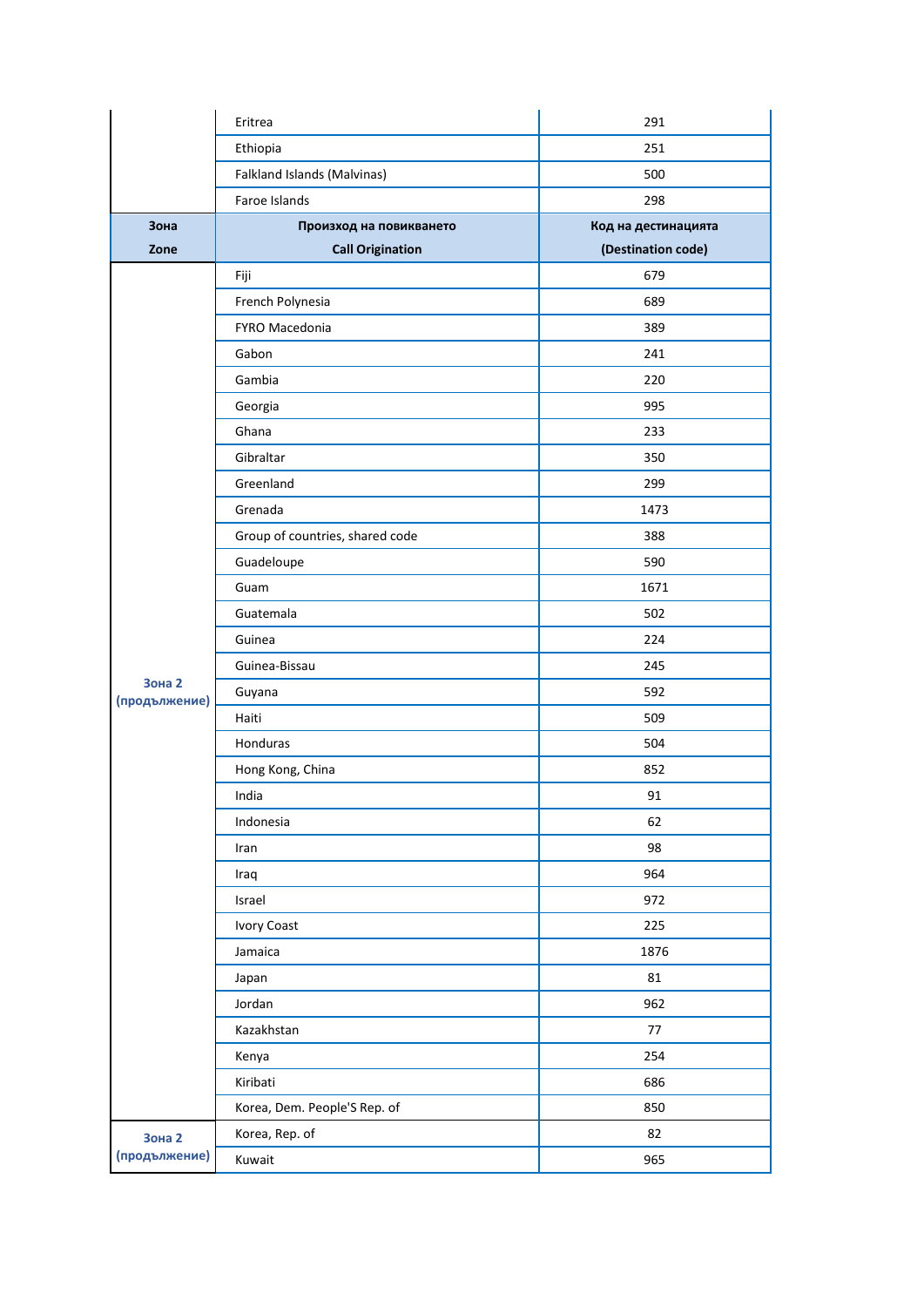|                         | Kyrgyzstan              | 996                 |
|-------------------------|-------------------------|---------------------|
|                         | Laos.                   | 856                 |
|                         | Lebanon                 | 961                 |
|                         | Lesotho                 | 266                 |
|                         | Liberia                 | 231                 |
|                         | Libyan Arab Jamahriya   | 218                 |
|                         | Macao, China            | 853                 |
|                         | Madagascar              | 261                 |
|                         | Malawi                  | 265                 |
|                         | Malaysia                | 60                  |
|                         | Maldives                | 960                 |
|                         | Mali                    | 223                 |
|                         | Marshall Islands        | 692                 |
|                         | Mauritania              | 222                 |
|                         | Mauritius               | 230                 |
|                         | Mexico                  | 52                  |
|                         | Micronesia              | 691                 |
|                         | Moldova                 | 373                 |
|                         | Monaco                  | 377                 |
|                         | Mongolia                | 976                 |
|                         | Montenegro              | 382                 |
|                         | Montserrat              | 1664                |
|                         | Morocco                 | 212                 |
|                         | Mozambique              | 258                 |
|                         | Myanmar                 | 95                  |
| Зона                    | Произход на повикването | Код на дестинацията |
| Zone                    | <b>Call Origination</b> | (Destination code)  |
|                         | Namibia                 | 264                 |
|                         | Nauru                   | 674                 |
|                         | Nepal                   | 977                 |
|                         | Netherlands Antilles    | 599                 |
|                         | New Caledonia           | 687                 |
| Зона 2<br>(продължение) | New Zealand             | 64                  |
|                         | Nicaragua               | 505                 |
|                         | Niger                   | 227                 |
|                         | Nigeria                 | 234                 |
|                         | Niue                    | 683                 |
|                         | Norfolk Island          | 672                 |
|                         | North Marianna Islands  | 1670                |
|                         |                         |                     |
|                         | Oman                    | 968                 |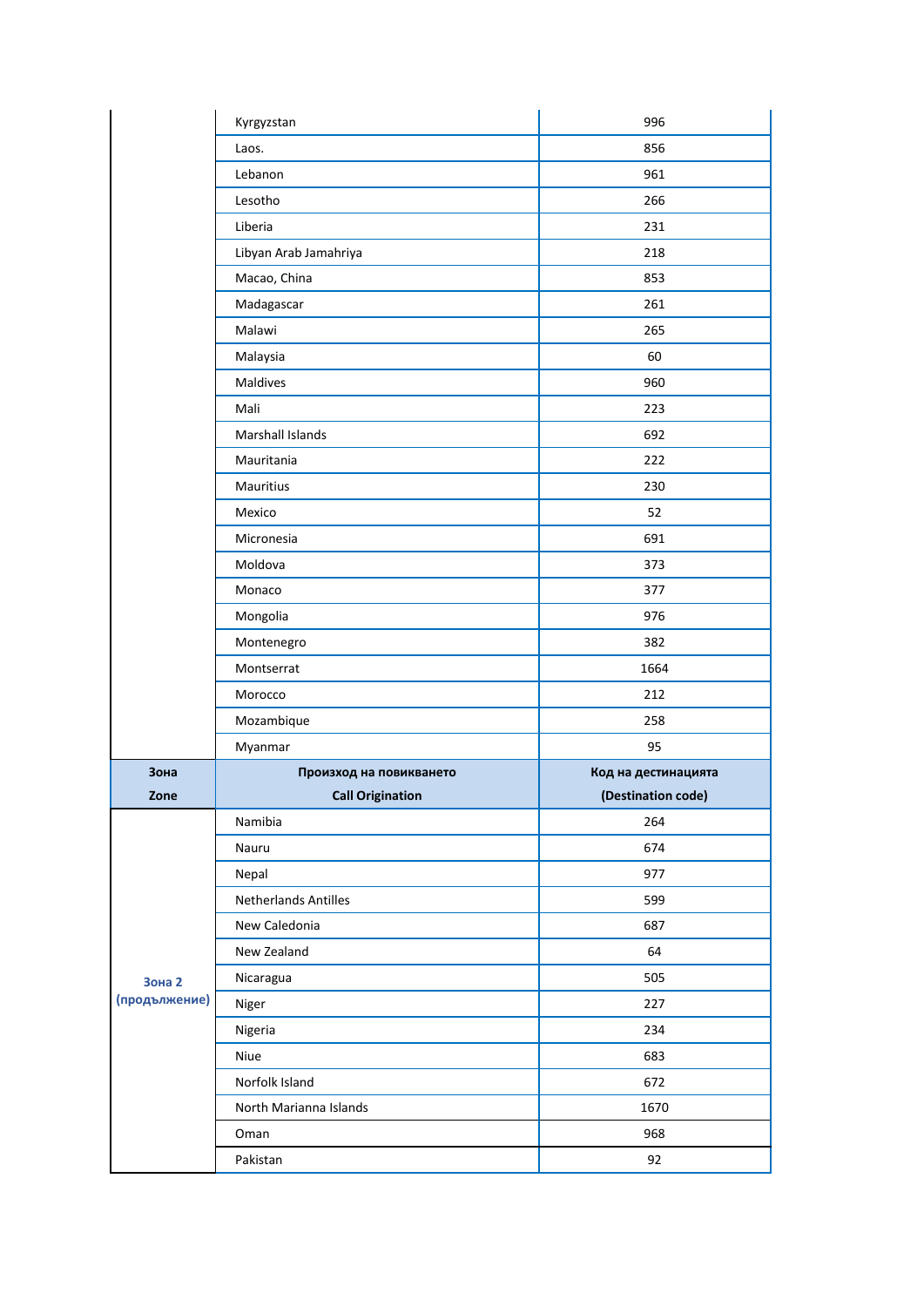|                         | Palau                       | 680            |
|-------------------------|-----------------------------|----------------|
|                         | Palestinian Territory       | 970            |
|                         | Panama                      | 507            |
|                         | Papua New Guinea            | 675            |
|                         | Paraguay                    | 595            |
|                         | Peru                        | 51             |
|                         | Philippines                 | 63             |
|                         | Puerto Rico                 | 1787           |
|                         | Puerto Rico                 | 1939           |
|                         | Qatar                       | 974            |
|                         | <b>Russian Federation</b>   | $\overline{7}$ |
|                         | Rwanda                      | 250            |
|                         | Samoa                       | 685            |
|                         | San Marino                  | 378            |
|                         | Sao Tome and Principe       | 239            |
|                         | Saudi Arabia                | 966            |
|                         | Senegal                     | 221            |
|                         | Serbia                      | 381            |
|                         | Seychelles                  | 248            |
|                         | Sierra Leone                | 232            |
|                         | Singapore                   | 65             |
|                         | Solomon Islands             | 677            |
|                         | Somalia                     | 252            |
|                         | South Africa                | 27             |
|                         | South Sudan                 | 211            |
|                         | Sri Lanka                   | 94             |
|                         | St Helena, Tristan Da Cunha | 290            |
|                         | St Kitts and Nevis          | 1869           |
|                         | St Lucia                    | 1758           |
|                         | St Pierre and Miquelon      | 508            |
|                         | St Vincent and Grenadines   | 1784           |
|                         | Sudan                       | 249            |
| Зона 2<br>(продължение) | Suriname                    | 597            |
|                         | Swaziland                   | 268            |
|                         | Switzerland                 | 41             |
|                         | Syria                       | 963            |
|                         | Taiwan, China               | 886            |
|                         | Tajikistan                  | 992            |
|                         | Tanzania                    | 255            |
|                         | Thailand                    | 66             |
|                         | Timor-Leste                 | 670            |